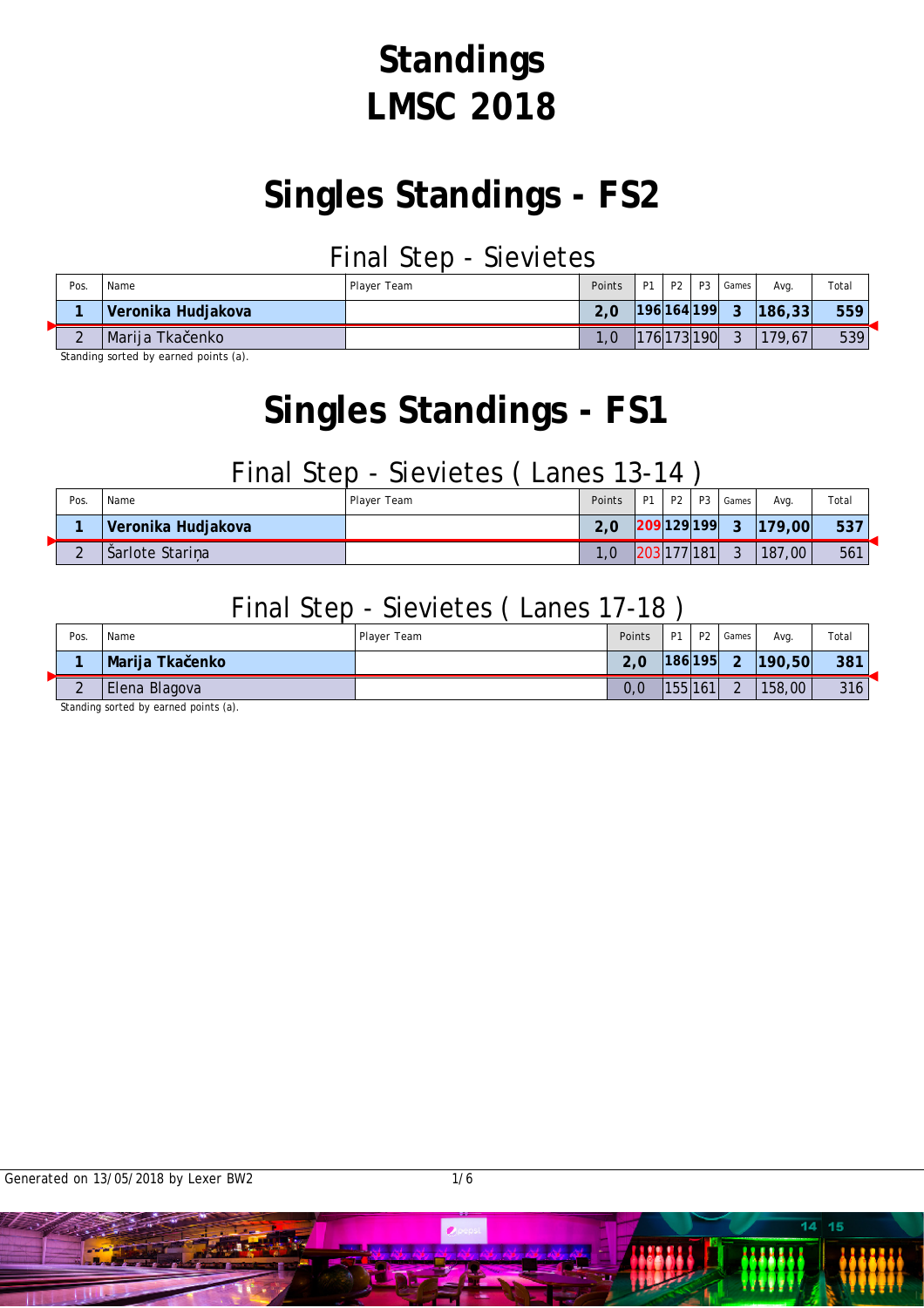# **Singles Standings - FS2**

#### Final Step - V rieši

| Pos.   | Name               | Player Team | Points | P1 i        | P2 P3 | Games        | Avg.   | Total |
|--------|--------------------|-------------|--------|-------------|-------|--------------|--------|-------|
|        | Daniels V zis      |             | 2.0    | 193 194 206 |       | $\mathbf{P}$ | 197.67 | 593   |
| $\sim$ | teris Cimdi š<br>D |             | 1.0    | 212 170 188 |       | ົ            | 190,00 | 570   |

Standing sorted by earned points (a).

## **Singles Standings - FS1**

### Final Step - V rieši ( Lanes 3-4 )

| Pos.   | Name                        | Player Team | Points | . D1 | <b>P2</b> | Games                | Avg.   | Total |
|--------|-----------------------------|-------------|--------|------|-----------|----------------------|--------|-------|
|        | teris Cimdi š<br>D          |             | 2,0    |      | 243 234   | $\sim$               | 238,50 | 477   |
| $\sim$ | evikins<br>Art<br><b>rs</b> |             | 0, 0   |      | 190218    | $\sim$<br>$\epsilon$ | 204,00 | 408   |

### Final Step - V rieši ( Lanes 7-8 )

| Pos.               | Name          | Player Team | Points | D <sub>1</sub> | <b>P2</b> | Games                | Ava.      | Total |
|--------------------|---------------|-------------|--------|----------------|-----------|----------------------|-----------|-------|
|                    | Daniels V zis |             | 2,0    |                | 233 178   | $\sim$               | [205, 50] | 411   |
| $\sim$<br><u>_</u> | nis Zem tis   |             | 0, 0   |                | 190 144   | $\Omega$<br><u>_</u> | 167,00    | 334   |

Standing sorted by earned points (a).

 $14 - 15$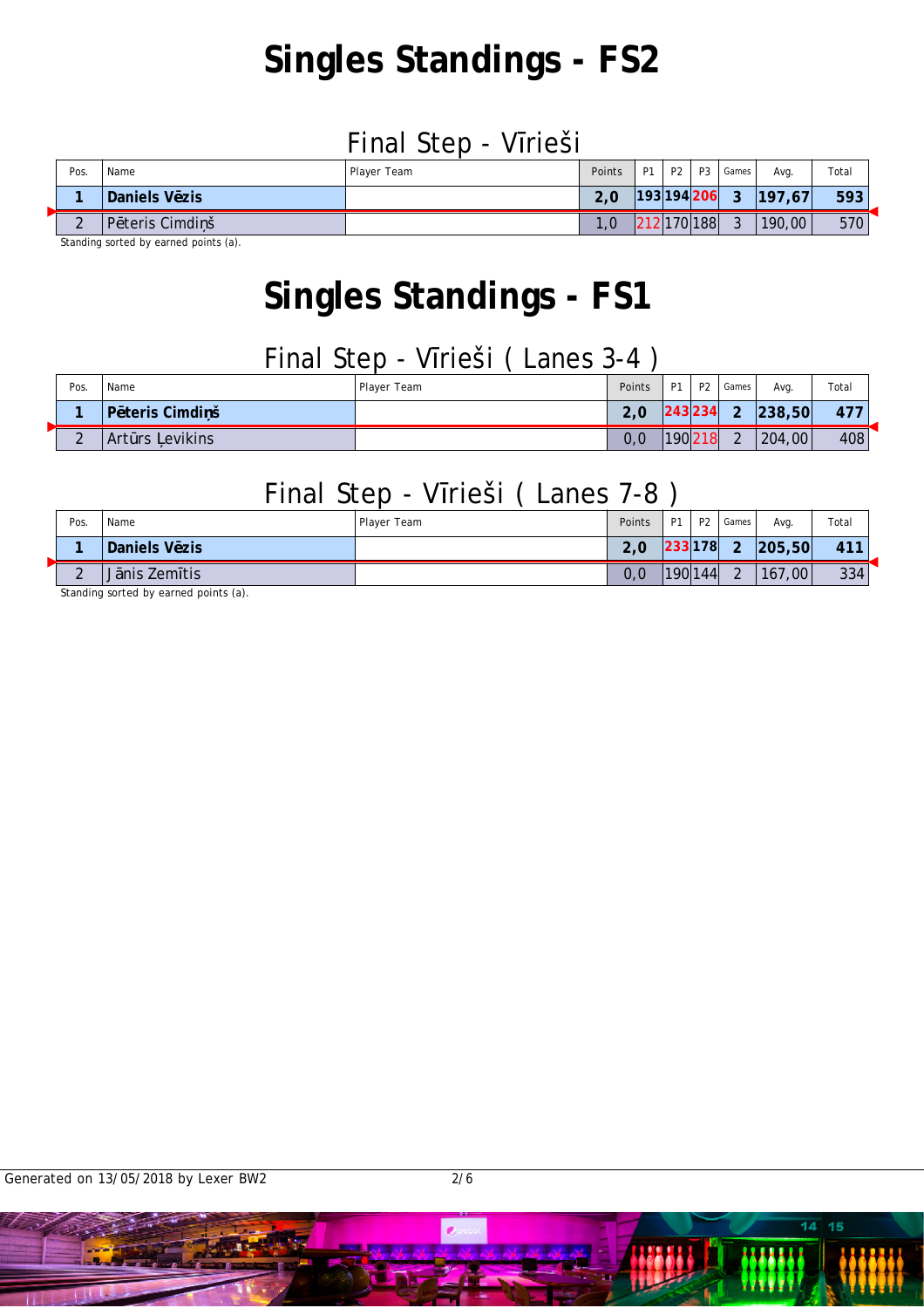### RoundRobin Sievietes - Sievietes - Female

| Pos.           | Name                 | Player Team | Total | Avg.                  | Start | In Play | Scratch      | Bonus | Diff       | Total     | Games |
|----------------|----------------------|-------------|-------|-----------------------|-------|---------|--------------|-------|------------|-----------|-------|
|                | Veronika Hudjakova   |             |       | 5630 174,84 4057 1363 |       |         | 5420 210 301 |       |            | $5630$ 31 |       |
| 2              | Elena Blagova        |             |       | 5593 177,52 4304 1199 |       |         | 5503         | 90    | 264        | $5593$ 31 |       |
| 3              | Marija Tka enko      |             |       | 5372 168,45 3970 1252 |       |         | 5222         | 150   | 43         | 5372 31   |       |
| $\overline{4}$ | Šarlote Stari a      |             |       | 5329 169,00 4081 1158 |       |         | 5239         | 90    | 0          | 5329      | 31    |
| 5              | Nat lija Riznika     |             |       | 5110 162,90           | 3885  | 1165    | 5050         |       | $60$ -219  | 5110      | 31    |
| 6              | Je ena Šorohova      |             | 5101  | 161,65                | 3805  | 1206    | 5011         | 90 l  | $ -228 $   | 5101      | 31    |
|                | Viktorija Armolovi a |             | 5051  | 161,00                | 3900  | 1091    | 4991         |       | $60$ -278  | 5051      | 31    |
| 8              | Evel na Naudiša      |             | 4885  | 154,68                | 3710  | 1085    | 4795         |       | $90 - 444$ | 4885      | 31    |

Standing sorted by scratch+bns+bonus total then last game scratch then lst g -1. A 100,00% of the previous pins is kept.

### Round Robin V rieši - V rieši

| Pos.           | Name                      | Player Team | Total | Avg.                   | Start | In Play | Scratch          | Bonus | Diff       | Total | Games |
|----------------|---------------------------|-------------|-------|------------------------|-------|---------|------------------|-------|------------|-------|-------|
| 1              | Art rs evikins            |             |       | 6608 207, 35 4910 1518 |       |         | 6428 180 327     |       |            | 6608  | 31    |
| 2              | Daniels V zis             |             |       | 6560 205,81 4884 1496  |       |         | 6380   180   279 |       |            | 6560  | 31    |
| 3              | nis Zem tis               |             |       | 6398 203,48 4926 1382  |       |         | 6308             |       | 90 117     | 6398  | 31    |
| $\overline{4}$ | teris Cimdi š<br><b>P</b> |             |       | 6281 198,74 4720 1441  |       |         | $6161$   120     |       | $\Omega$   | 6281  | 31    |
| 5              | <b>Edmunds Jansons</b>    |             |       | 6112 194,74            | 4729  | 1308    | 6037             |       | $75$ -169  | 6112  | -31   |
| 6              | Andis D rzi š             |             |       | $6112$   194, 26       | 4715  | 1307    | 6022             |       | $90$ -169  | 6112  | 31    |
|                | Art mijs Hudjakovs        |             |       | 5980 190,97            | 4625  | 1295    | 5920             |       | $60$ -301  | 5980  | 31    |
| 8              | M rti š Vilnis            |             | 5834  | 186,74                 | 4551  | 1238    | 5789             |       | $45 - 447$ | 5834  | 31    |

Standing sorted by scratch+bns+bonus total then last game scratch then lst g -1. A 100,00% of the previous pins is kept.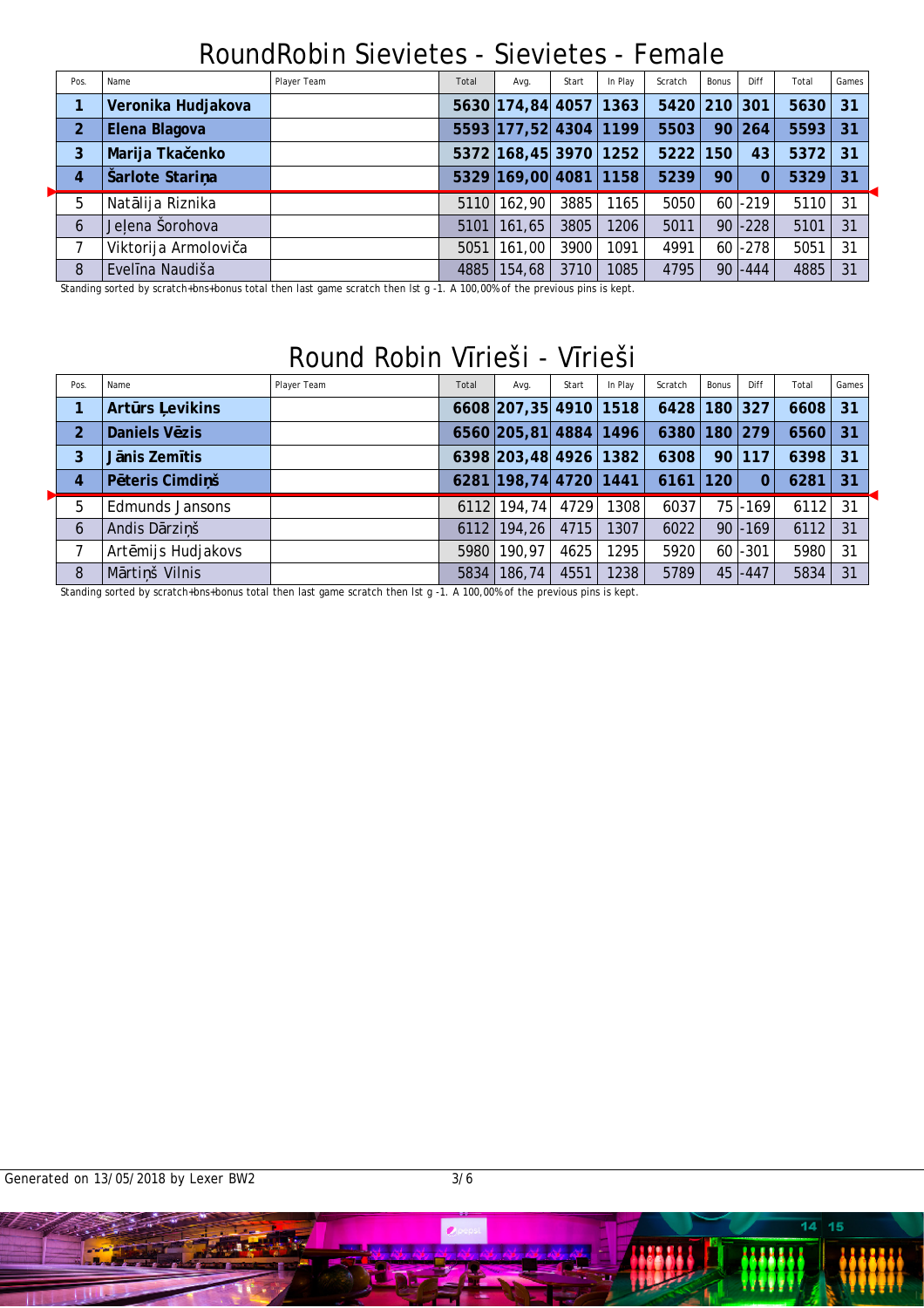Single - Standing Kvalifik cija - V rieši

| Pos.           | Name                      | Games | Avg.            | Diff           | Total                                                | P <sub>1</sub> | P <sub>2</sub> | P <sub>3</sub> | <b>P4</b> | <b>P5</b> | P <sub>6</sub> | P7 | P8 |
|----------------|---------------------------|-------|-----------------|----------------|------------------------------------------------------|----------------|----------------|----------------|-----------|-----------|----------------|----|----|
| 1              | J nis Zem tis             | 24    | 205, 25 375     |                | 4926 147 187 204 235 178 245 226                     |                |                |                |           |           |                |    |    |
| $\overline{2}$ | Art rs evikins            | 24    | 204,58 359      |                | 4910 199 174 195 216 200 221 223                     |                |                |                |           |           |                |    |    |
| 3              | Daniels V zis             |       | 24 203,50 333   |                | 4884 210 225 188 186 214 244 194                     |                |                |                |           |           |                |    |    |
| 4              | <b>Edmunds Jansons</b>    | 24    | 197,04 178      |                | 4729 194 212 184 182 184 180 205                     |                |                |                |           |           |                |    |    |
| 5              | P teris Cimdi š           | 24    | 196,67 169      |                | 4720 207 156 211 229 197 203 168                     |                |                |                |           |           |                |    |    |
| 6              | Andis D rzi š             | 24    | 196,46 164      |                | 4715 196 206 172 182 234 233 191                     |                |                |                |           |           |                |    |    |
| 7              | Art mijs Hudjakovs        | 24    | 192, 71         | 74             | 4625 158 215 184 198 148 227 190                     |                |                |                |           |           |                |    |    |
| 8              | M rti š Vilnis            | 24    | 189,63          | $\overline{0}$ | 4551 148 180 222 214 235 189 180                     |                |                |                |           |           |                |    |    |
| 9              | <b>Ivars Vinters</b>      | 24    | 186, 25         | $-81$          | 4470 188 188 180 159 167 171 169 194                 |                |                |                |           |           |                |    |    |
| 10             | Arvils Spro is            | 24    | 184, 96 - 112   |                | 4439 184 183 177 185 177 200 187 182                 |                |                |                |           |           |                |    |    |
| 11             | Rihards Kova enko         | 24    | 183,79 -140     |                | 4411 196 180 158 174 190 166 222 188                 |                |                |                |           |           |                |    |    |
| 12             | Nikolajs Ov i<br>ikovs    | 24    | $183, 75$ -141  |                | 4410 158 200 164 166 177 143 256 186                 |                |                |                |           |           |                |    |    |
| 13             | Elvijs Udo Dimpers        | 24    | $182,42$ -173   |                | 4378 171 195 199 212 190 181 179 146                 |                |                |                |           |           |                |    |    |
| 14             | Maksims Gerasimenko       | 24    | $182, 25$ -177  |                | 4374 227 170 138 146 206 136 257 199                 |                |                |                |           |           |                |    |    |
| 15             | Toms Pultraks             | 24    | 180,96          | $-208$         | 4343 220 147 144 206 188 169 192 214                 |                |                |                |           |           |                |    |    |
| 16             | Raimonds Zem tis          | 24    | 180,79 -212     |                | 4339 160 145 121 172 200 172 214 159                 |                |                |                |           |           |                |    |    |
| 17             | Haralds Zeidmanis         | 24    | 178,58          | $-265$         | 4286 158 149 203 179 172 194 152 170                 |                |                |                |           |           |                |    |    |
| 18             | Aivars Zizl ns            | 24    | 176,67          | $-311$         | 4240 150 185 167 165 220 155 175 179                 |                |                |                |           |           |                |    |    |
| 19             | Jurijs Dolgovs            | 24    | 176,08          | $-325$         | 4226 198 210 147 189 157 179 179 207                 |                |                |                |           |           |                |    |    |
| 20             | J nis Dzalbs              | 24    | $175,92$ -329   |                | 4222 183 200 194 133 182 188 147 188                 |                |                |                |           |           |                |    |    |
| 21             | Aleksandrs Roško          | 24    | $175,46$ -340   |                | 4211 155 168 175 157 174 180 223 153                 |                |                |                |           |           |                |    |    |
| 22             | <b>Vladimirs Lagunovs</b> | 24    | $175, 13$ - 348 |                | 4203 161 168 148 166 205 193 197 167                 |                |                |                |           |           |                |    |    |
| 23             | Art rs Zavjalovs          | 24    | $174,33$ -367   |                | 4184 143 188 140 180 151 156 179 168                 |                |                |                |           |           |                |    |    |
| 24             | Arv ds Ermans             | 24    | $174, 13$ - 372 |                | 4179 170 144 193 224 242 187 170 224                 |                |                |                |           |           |                |    |    |
| 25             | Aleksandrs Ru evics       | 24    | 170,88          | $-450$         | 4101 188 169 187 155 112 223 139 153                 |                |                |                |           |           |                |    |    |
| 26             | <b>Ints Krievkalns</b>    | 24    | 168,50 -507     |                | 4044 168 180 188 171 195 161 179 138                 |                |                |                |           |           |                |    |    |
| 27             | irts Gabr ns              | 24    | 166,42          | $-557$         | 3994   159   164   204   162   168   183   199   148 |                |                |                |           |           |                |    |    |
| 28             | Tomass D rzi š            | 24    | $164,88$ -594   |                | 3957 156 180 215 156 154 160 179 188                 |                |                |                |           |           |                |    |    |
| 29             | M ris Dukurs              | 24    | $162,38$ -654   |                | 3897   169   184   146   164   167   154   171   145 |                |                |                |           |           |                |    |    |
| 30             | Igors Plade               | 24    | $161,67$ -671   |                | 3880 161 145 161 204 125 173 141 133                 |                |                |                |           |           |                |    |    |
| 31             | Valdis Skudra             | 24    | $161, 13$ -684  |                | 3867 170 176 148 160 161 165 189 203                 |                |                |                |           |           |                |    |    |
| 32             | Toms eksters              | 24    | $160, 42$ -701  |                | 3850 174 179 171 178 126 170 166 147                 |                |                |                |           |           |                |    |    |
| 33             | Kirils Kaverz evs         | 24    | $157,63$ -768   |                | 3783 182 212 177 150 186 137 189 187                 |                |                |                |           |           |                |    |    |
| 34             | Sergejs Kise evs          | 24    | 153,08 -877     |                | 3674 142 161 154 189 144 144 177 164                 |                |                |                |           |           |                |    |    |
| 35             | Jurijs Bokums-Jr.         | 24    | 152,96 -880     |                | 3671 123 162 155 137 140 124 150 145                 |                |                |                |           |           |                |    |    |
| 36             | Aleksis Štokmanis         | 24    | 148,71 -982     |                | 3569 207 130 165 182 139 165 106 139                 |                |                |                |           |           |                |    |    |
| 37             | Andrejs Zilgalvis         | 8     | 147,75 3369     |                | 1182 119 128 181 166 155 100 166 167                 |                |                |                |           |           |                |    |    |

Standing sorted by scratch+bns+bonus total then last game scratch then lst g -1.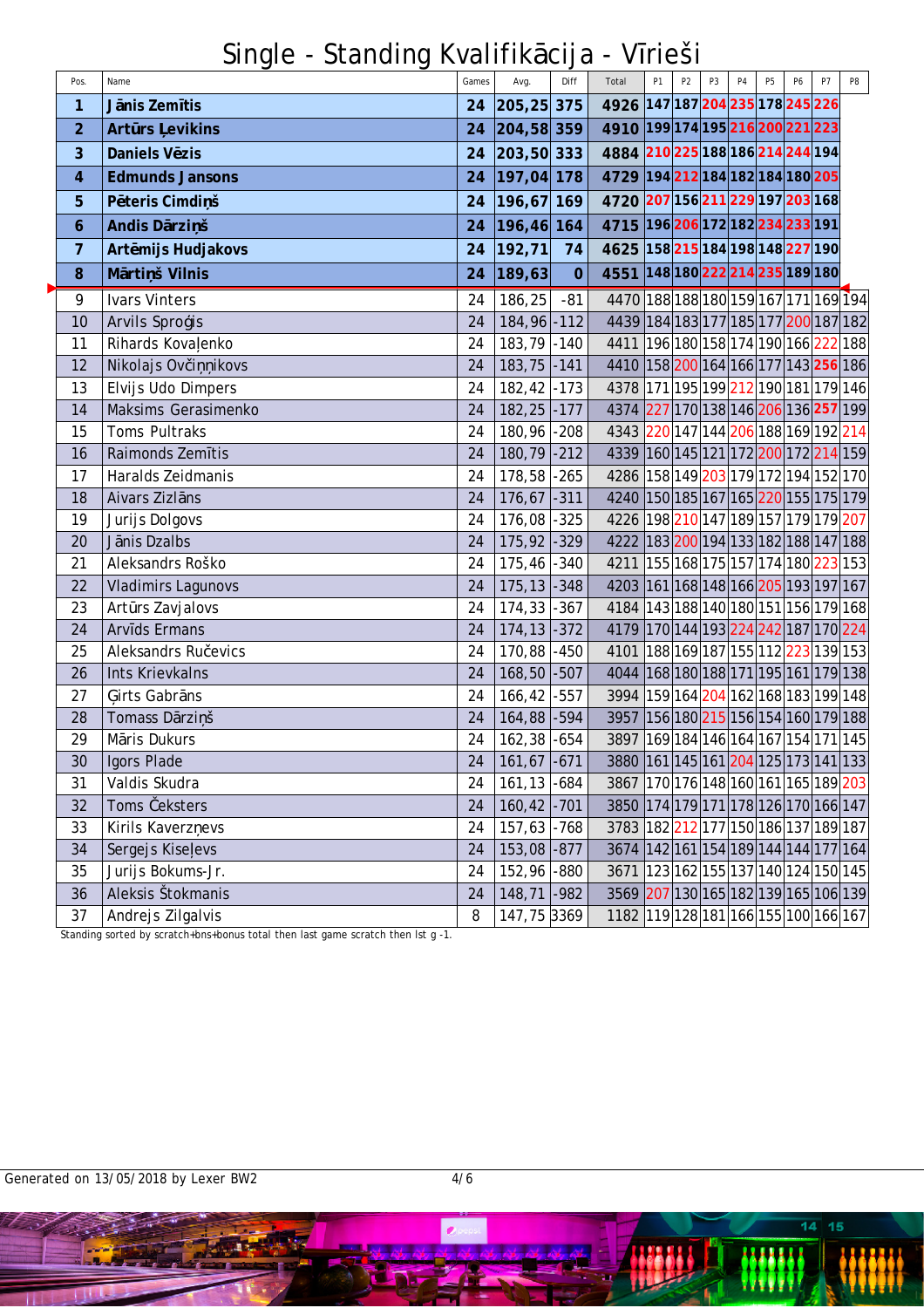Single - Standing Kvalifik cija - Sievietes

| Pos.           | Name                 | Games | Avg.         | Diff     | Total                                                | P1 | P <sub>2</sub> | P <sub>3</sub> | <b>P4</b> | P <sub>5</sub> | <b>P6</b> | P7 | P8 |
|----------------|----------------------|-------|--------------|----------|------------------------------------------------------|----|----------------|----------------|-----------|----------------|-----------|----|----|
| 1              | Elena Blagova        | 24    | 179,33 594   |          | 4304 157 209 164 163 184 181 210                     |    |                |                |           |                |           |    |    |
| $\overline{2}$ | Šarlote Stari a      | 24    | 170,04 371   |          | 4081 179 189 172 158 176 151 200                     |    |                |                |           |                |           |    |    |
| 3              | Veronika Hudjakova   | 24    | 169,04 347   |          | 4057 178 172 174 202 161 181 188                     |    |                |                |           |                |           |    |    |
| 4              | Marija Tka enko      | 24    | 165, 42 260  |          | 3970 177 143 216 180 149 159 143                     |    |                |                |           |                |           |    |    |
| 5              | Viktorija Armolovi a | 24    | 162,50 190   |          | 3900 156 136 180 157 139 195 139                     |    |                |                |           |                |           |    |    |
| 6              | Nat lija Riznika     | 24    | 161,88 175   |          | 3885 187 180 230 162 190 168 174                     |    |                |                |           |                |           |    |    |
| 7              | Je ena Šorohova      | 24    | 158, 54      | 95       | 3805 180 124 93 149 166 152 157                      |    |                |                |           |                |           |    |    |
| 8              | Evel na Naudiša      | 24    | 154, 58      | $\Omega$ | 3710 135 167 127 149 185 173 170                     |    |                |                |           |                |           |    |    |
| 9              | Vlada Zaru evska     | 24    | 138,58 - 384 |          | 3326   165   141   134   150   137   112   121   179 |    |                |                |           |                |           |    |    |

Standing sorted by scratch+bns+bonus total then last game scratch then lst g -1.